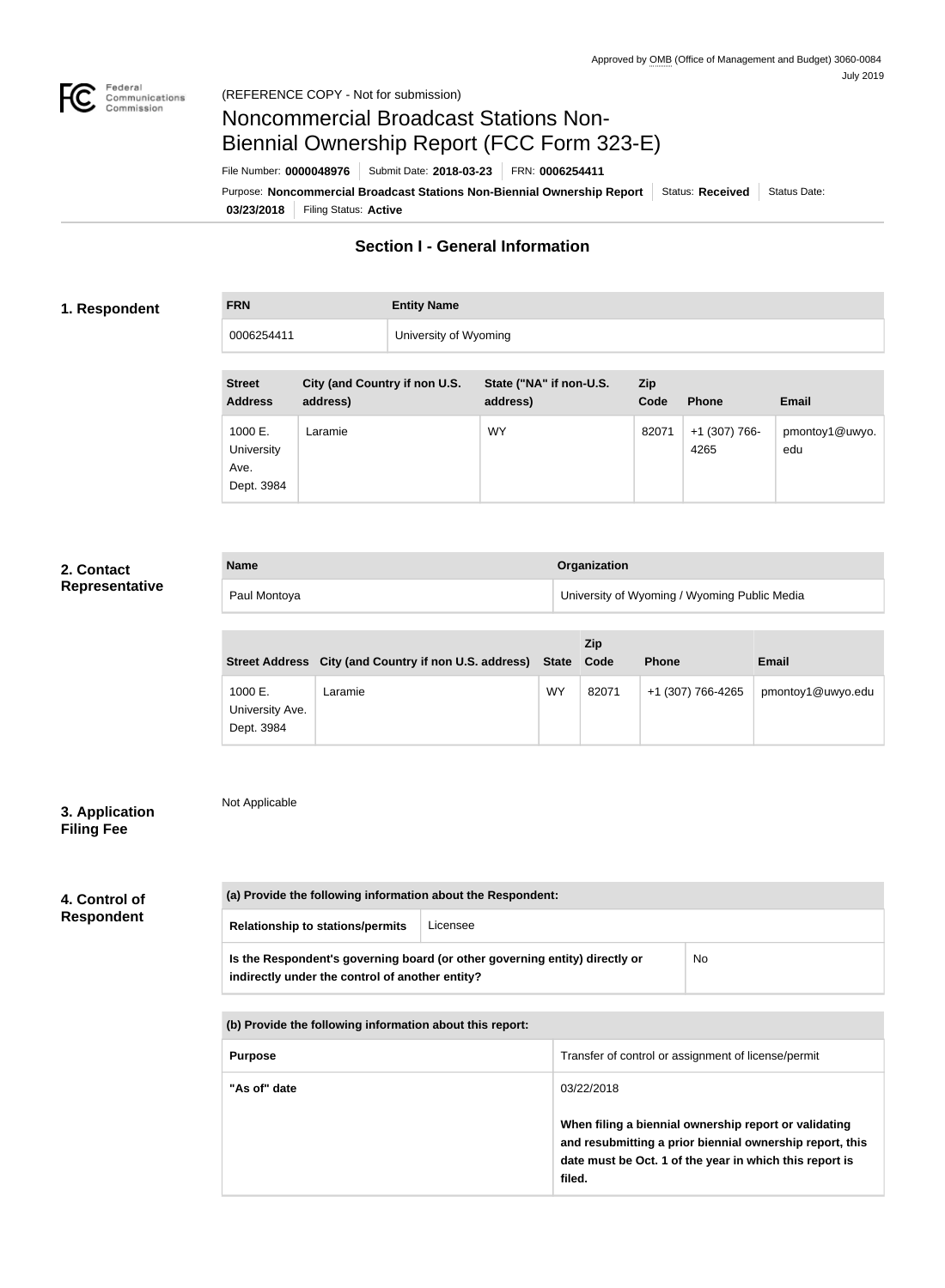**5. Licensee(s) /Permittees(s) and Station(s) /Permit(s)**

**Respondent is filing this report to cover the following Licensee(s)/Permittee(s) and station(s)/permit(s):**

| <b>Licensee/Permittee Name</b> | <b>FRN</b>       |             |              |                |
|--------------------------------|------------------|-------------|--------------|----------------|
| University of Wyoming          |                  |             | 0006254411   |                |
| Fac. ID No.                    | <b>Call Sign</b> | <b>City</b> | <b>State</b> | <b>Service</b> |
| 172695                         | <b>KNWT</b>      | <b>CODY</b> | <b>WY</b>    | FM             |

#### **Section II – Non-Biennial Ownership Information**

**1. 47 C.F.R. Section 73.3613 Documents**

Licensee/Permittee Respondents should list all contracts and other instruments set forth in 47 C.F.R. Section 73.3613(a) through (c) for the facility or facilities listed on this report. If the agreement is a network affiliation agreement, check the appropriate box. Otherwise, select "Other." Non-Licensee/Permittee Respondents should select "Not Applicable" in response to this question.

Not Applicable.

#### **2. Ownership Interests**

**(a)** Ownership Interests. This Question requires Respondents to enter detailed information about ownership interests by generating a series of subforms. Answer each question on each subform. The first subform listing should be for the Respondent itself. If the Respondent is not a natural person, also list each of the officers, members of the governing board (or other governing entity), stockholders, and any other persons or entities with a direct attributable interest in the Respondent pursuant to the standards set forth in 47 C.F.R. Section 73.3555. (A "direct" interest is one that is not held through any intervening companies or entities.) List each interest holder with a direct attributable interest in the Respondent separately.

Leave the percentage of total assets (Equity Debt Plus) field blank for an interest holder unless that interest holder has an attributable interest in the Respondent solely on the basis of the Commission's Equity Debt Plus attribution standard, 47 C.F.R. Section 73.3555, Note 2(i).

In the case of vertical or indirect ownership structures, list only those interests in the Respondent that also represent an attributable interest in the Licensee(s) or Permittee(s) for which the report is being submitted.

Entities that are part of an organizational structure that includes holding companies or other forms of indirect ownership must file separate ownership reports. In such a structure do not report, or file a separate report for, any interest holder that does not have an attributable interest in the Licensee(s) or Permittee(s) for which the report is being submitted.

Please see the Instructions for further detail concerning interests that must be reported in response to this question.

The Respondent must provide an FCC Registration Number for each interest holder reported in response to this question. Please see the Instructions for detailed information and guidance concerning this requirement.

| <b>Ownership Information</b> |                                     |                         |
|------------------------------|-------------------------------------|-------------------------|
| <b>FRN</b>                   | 0006254411                          |                         |
| <b>Entity Name</b>           | University of Wyoming               |                         |
| <b>Address</b>               | PO Box                              |                         |
|                              | <b>Street 1</b>                     | 1000 E. University Ave. |
|                              | <b>Street 2</b>                     | Dept. 3984              |
|                              | <b>City</b>                         | Laramie                 |
|                              | State ("NA" if non-U.S.<br>address) | WY.                     |
|                              | <b>Zip/Postal Code</b>              | 82071                   |
|                              | Country (if non-U.S.<br>address)    | <b>United States</b>    |
| <b>Listing Type</b>          | Respondent                          |                         |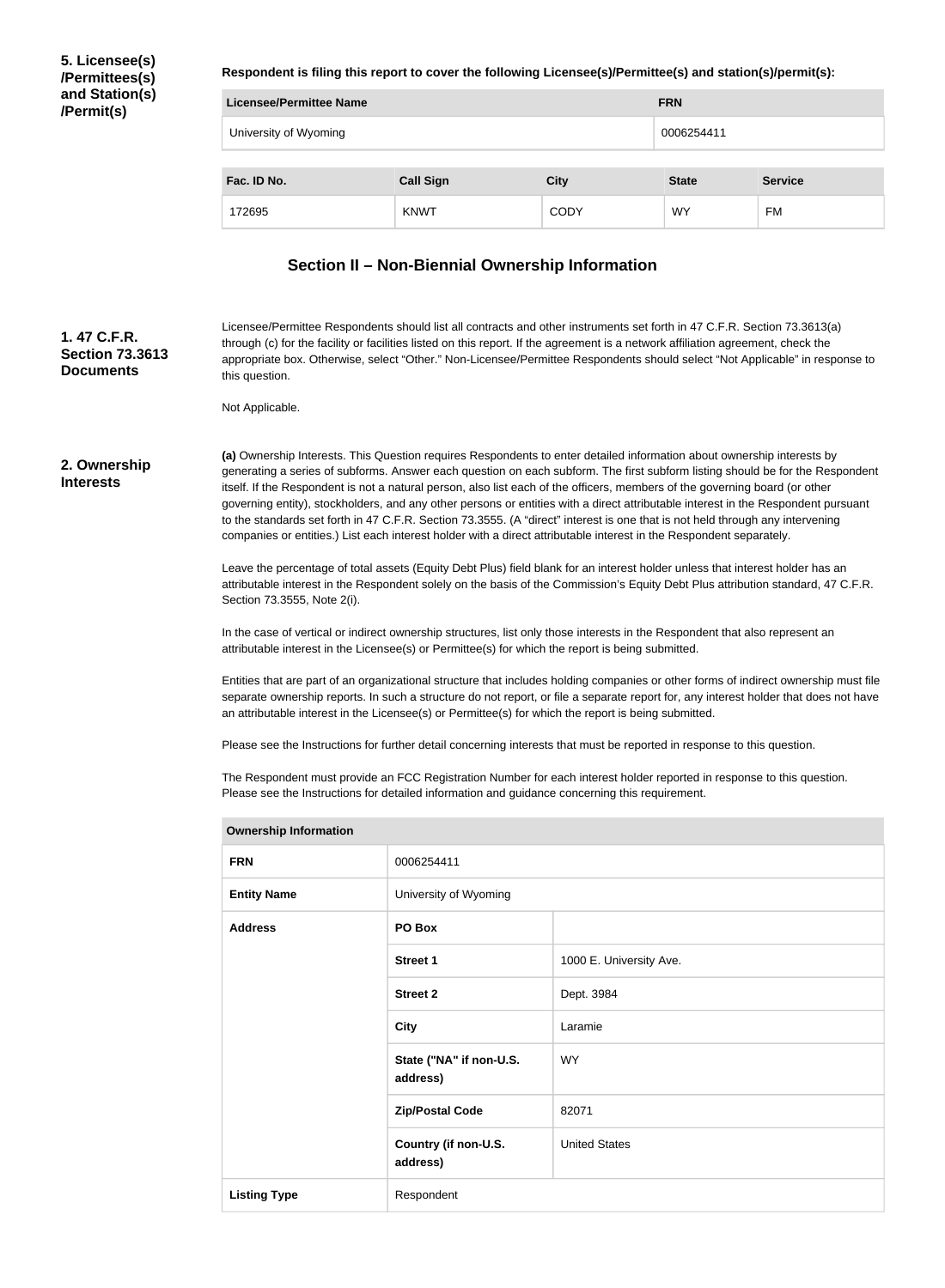| <b>Positional Interests</b><br>(check all that apply)                                                                      | Respondent                                |         |     |
|----------------------------------------------------------------------------------------------------------------------------|-------------------------------------------|---------|-----|
| <b>Interest Percentages</b><br>(enter percentage values<br>from $0.0$ to $100.0$ )                                         | Voting                                    | $0.0\%$ |     |
|                                                                                                                            | <b>Total assets (Equity Debt</b><br>Plus) | $0.0\%$ |     |
| Does interest holder have an attributable interest in one or more broadcast stations<br>that do not appear on this report? |                                           |         | No. |

| <b>FRN</b>                                                                                                                       | 9990129279                                            |                      |  |  |
|----------------------------------------------------------------------------------------------------------------------------------|-------------------------------------------------------|----------------------|--|--|
| <b>Name</b>                                                                                                                      | David Bostrom                                         |                      |  |  |
| <b>Address</b>                                                                                                                   | PO Box                                                |                      |  |  |
|                                                                                                                                  | <b>Street 1</b>                                       | 1640 Sesame St.      |  |  |
|                                                                                                                                  | <b>Street 2</b>                                       |                      |  |  |
|                                                                                                                                  | <b>City</b>                                           | Worland              |  |  |
|                                                                                                                                  | State ("NA" if non-U.S.<br>address)                   | <b>WY</b>            |  |  |
|                                                                                                                                  | <b>Zip/Postal Code</b>                                | 82401                |  |  |
|                                                                                                                                  | Country (if non-U.S.<br>address)                      | <b>United States</b> |  |  |
| <b>Listing Type</b>                                                                                                              | Other Interest Holder                                 |                      |  |  |
| <b>Positional Interests</b><br>(check all that apply)                                                                            | Member of Governing Board (or other governing entity) |                      |  |  |
| <b>Principal Profession or</b><br><b>Occupation</b>                                                                              | Retired                                               |                      |  |  |
| By Whom Appointed or<br><b>Elected</b>                                                                                           | <b>Governor Matt Mead</b>                             |                      |  |  |
| <b>Interest Percentages</b>                                                                                                      | Voting                                                | 8.3%                 |  |  |
| (enter percentage values<br>from 0.0 to 100.0)                                                                                   | <b>Total assets (Equity Debt</b><br>Plus)             | 0.0%                 |  |  |
| Does interest holder have an attributable interest in one or more broadcast stations<br>No<br>that do not appear on this report? |                                                       |                      |  |  |

| <b>FRN</b>     | 9990129274                          |                   |
|----------------|-------------------------------------|-------------------|
| <b>Name</b>    | Melvin Baldwin                      |                   |
| <b>Address</b> | PO Box                              |                   |
|                | <b>Street 1</b>                     | 290 Jefferson St. |
|                | <b>Street 2</b>                     |                   |
|                | <b>City</b>                         | Afton             |
|                | State ("NA" if non-U.S.<br>address) | <b>WY</b>         |
|                |                                     |                   |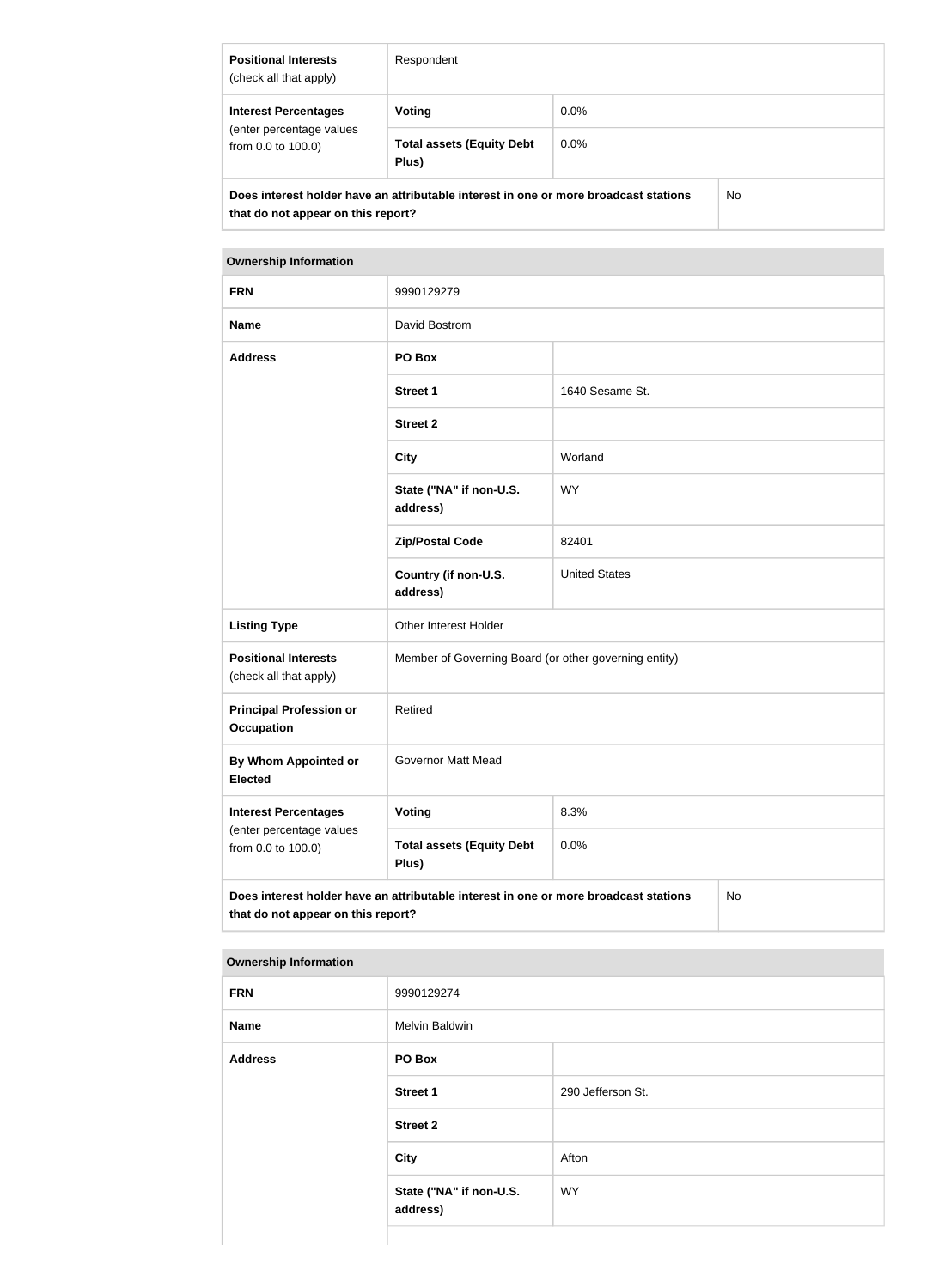|                                                                                                                            | <b>Zip/Postal Code</b>                                | 83110                |           |
|----------------------------------------------------------------------------------------------------------------------------|-------------------------------------------------------|----------------------|-----------|
|                                                                                                                            | Country (if non-U.S.<br>address)                      | <b>United States</b> |           |
| <b>Listing Type</b>                                                                                                        | Other Interest Holder                                 |                      |           |
| <b>Positional Interests</b><br>(check all that apply)                                                                      | Member of Governing Board (or other governing entity) |                      |           |
| <b>Principal Profession or</b><br><b>Occupation</b>                                                                        | Retired Public School Administrator                   |                      |           |
| By Whom Appointed or<br><b>Elected</b>                                                                                     | Governor Matt Mead                                    |                      |           |
| <b>Interest Percentages</b>                                                                                                | <b>Voting</b><br>8.3%                                 |                      |           |
| (enter percentage values<br>from 0.0 to 100.0)                                                                             | <b>Total assets (Equity Debt</b><br>Plus)             | 0.0%                 |           |
| Does interest holder have an attributable interest in one or more broadcast stations<br>that do not appear on this report? |                                                       |                      | <b>No</b> |

| <b>Ownership Information</b>                                                                                                     |                                                |                      |  |  |
|----------------------------------------------------------------------------------------------------------------------------------|------------------------------------------------|----------------------|--|--|
| <b>FRN</b>                                                                                                                       | 9990130630                                     |                      |  |  |
| <b>Name</b>                                                                                                                      | Jillian Balow                                  |                      |  |  |
| <b>Address</b>                                                                                                                   | PO Box                                         |                      |  |  |
|                                                                                                                                  | <b>Street 1</b>                                | 2300 Capitol Ave.    |  |  |
|                                                                                                                                  | <b>Street 2</b>                                |                      |  |  |
|                                                                                                                                  | <b>City</b>                                    | Cheyenne             |  |  |
|                                                                                                                                  | State ("NA" if non-U.S.<br>address)            | <b>WY</b>            |  |  |
|                                                                                                                                  | <b>Zip/Postal Code</b>                         | 82002-0206           |  |  |
|                                                                                                                                  | Country (if non-U.S.<br>address)               | <b>United States</b> |  |  |
| <b>Listing Type</b>                                                                                                              | Other Interest Holder                          |                      |  |  |
| <b>Positional Interests</b><br>(check all that apply)                                                                            | Other - Ex Officio                             |                      |  |  |
| <b>Principal Profession or</b><br><b>Occupation</b>                                                                              | State Superintendent of Public Instruction, WY |                      |  |  |
| By Whom Appointed or<br><b>Elected</b>                                                                                           | Ex Officio                                     |                      |  |  |
| <b>Interest Percentages</b>                                                                                                      | Voting                                         | 0.0%                 |  |  |
| (enter percentage values<br>from 0.0 to 100.0)                                                                                   | <b>Total assets (Equity Debt</b><br>Plus)      | 0.0%                 |  |  |
| Does interest holder have an attributable interest in one or more broadcast stations<br>No<br>that do not appear on this report? |                                                |                      |  |  |

| <b>FRN</b> | ノロト |
|------------|-----|
|            | ≺⊽  |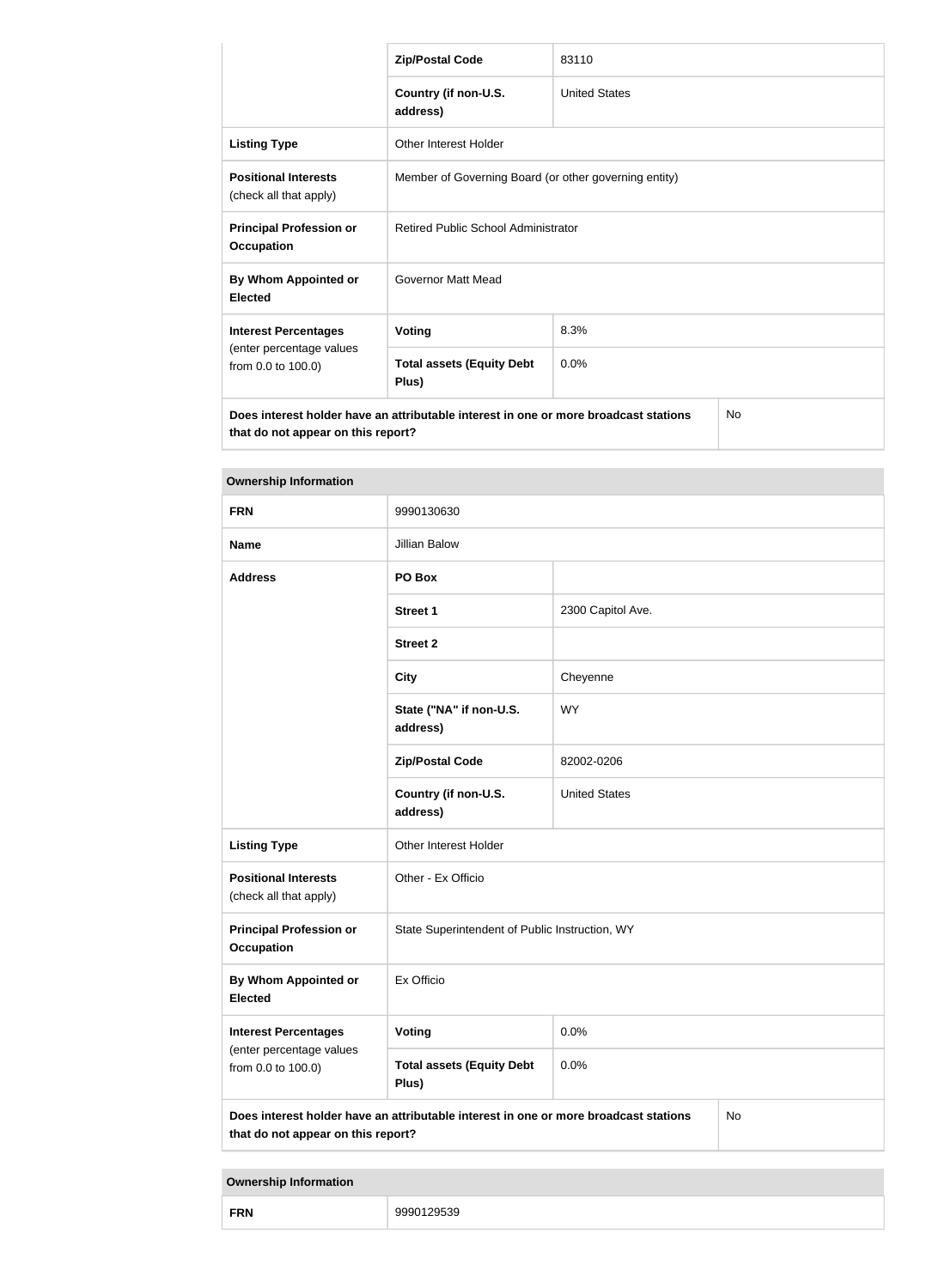| Name                                                  | Kermit Brown                                                                         |                      |           |
|-------------------------------------------------------|--------------------------------------------------------------------------------------|----------------------|-----------|
| <b>Address</b>                                        | PO Box                                                                               |                      |           |
|                                                       | <b>Street 1</b>                                                                      | 1055 Bonita Drive    |           |
|                                                       | <b>Street 2</b>                                                                      |                      |           |
|                                                       | <b>City</b>                                                                          | Laramie              |           |
|                                                       | State ("NA" if non-U.S.<br>address)                                                  | <b>WY</b>            |           |
|                                                       | <b>Zip/Postal Code</b>                                                               | 82072                |           |
|                                                       | Country (if non-U.S.<br>address)                                                     | <b>United States</b> |           |
| <b>Listing Type</b>                                   | Other Interest Holder                                                                |                      |           |
| <b>Positional Interests</b><br>(check all that apply) | Member of Governing Board (or other governing entity)                                |                      |           |
| <b>Principal Profession or</b><br><b>Occupation</b>   | Attorney                                                                             |                      |           |
| By Whom Appointed or<br><b>Elected</b>                | <b>Governor Matt Mead</b>                                                            |                      |           |
| <b>Interest Percentages</b>                           | <b>Voting</b>                                                                        | 8.3%                 |           |
| (enter percentage values<br>from 0.0 to 100.0)        | <b>Total assets (Equity Debt</b><br>Plus)                                            | 0.0%                 |           |
| that do not appear on this report?                    | Does interest holder have an attributable interest in one or more broadcast stations |                      | <b>No</b> |

| <b>Ownership Information</b>                          |                                                       |                      |  |
|-------------------------------------------------------|-------------------------------------------------------|----------------------|--|
| <b>FRN</b>                                            | 9990129546                                            |                      |  |
| <b>Name</b>                                           | David Fall                                            |                      |  |
| <b>Address</b>                                        | PO Box                                                |                      |  |
|                                                       | <b>Street 1</b>                                       | 3700 Links Lane      |  |
|                                                       | <b>Street 2</b>                                       |                      |  |
|                                                       | <b>City</b>                                           | Gillette             |  |
|                                                       | State ("NA" if non-U.S.<br>address)                   | <b>WY</b>            |  |
|                                                       | <b>Zip/Postal Code</b>                                | 82718                |  |
|                                                       | Country (if non-U.S.<br>address)                      | <b>United States</b> |  |
| <b>Listing Type</b>                                   | Other Interest Holder                                 |                      |  |
| <b>Positional Interests</b><br>(check all that apply) | Member of Governing Board (or other governing entity) |                      |  |
| <b>Principal Profession or</b><br><b>Occupation</b>   | Physician                                             |                      |  |
| <b>By Whom Appointed or</b><br><b>Elected</b>         | <b>Governor Matt Mead</b>                             |                      |  |
|                                                       |                                                       |                      |  |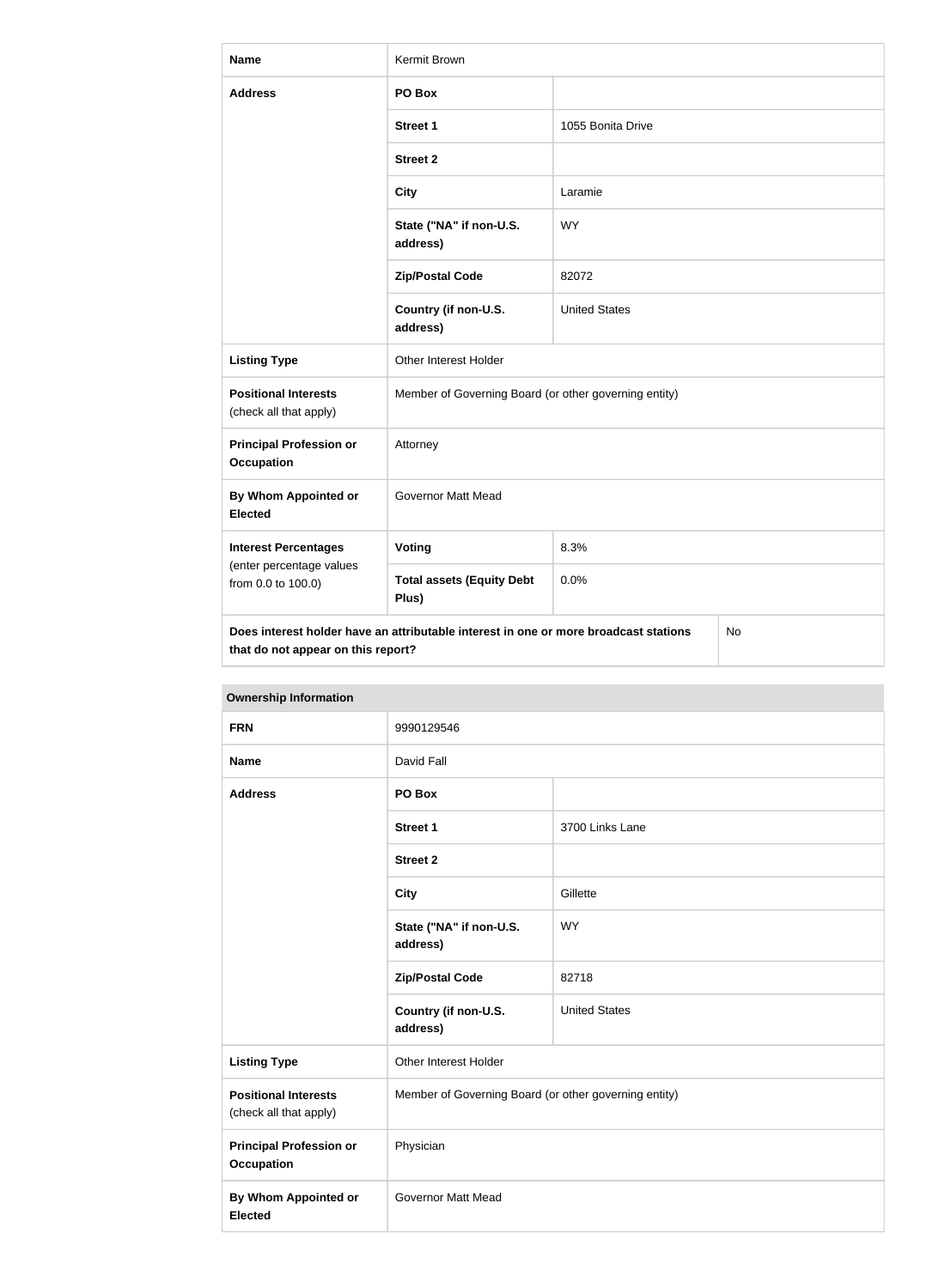| <b>Interest Percentages</b>                                                          | Voting                                    | 8.3%    |  |
|--------------------------------------------------------------------------------------|-------------------------------------------|---------|--|
| (enter percentage values<br>from 0.0 to 100.0)                                       | <b>Total assets (Equity Debt</b><br>Plus) | $0.0\%$ |  |
| Does interest holder have an attributable interest in one or more broadcast stations |                                           | No      |  |

**that do not appear on this report?**

| <b>Ownership Information</b>                                                                                                            |                                                                |                      |  |
|-----------------------------------------------------------------------------------------------------------------------------------------|----------------------------------------------------------------|----------------------|--|
| <b>FRN</b>                                                                                                                              | 9990129735                                                     |                      |  |
| <b>Name</b>                                                                                                                             | John A. MacPherson                                             |                      |  |
| <b>Address</b>                                                                                                                          | PO Box                                                         |                      |  |
|                                                                                                                                         | <b>Street 1</b>                                                | 900 North First St.  |  |
|                                                                                                                                         | <b>Street 2</b>                                                |                      |  |
|                                                                                                                                         | <b>City</b>                                                    | Saratoga             |  |
|                                                                                                                                         | State ("NA" if non-U.S.<br>address)                            | <b>WY</b>            |  |
|                                                                                                                                         | <b>Zip/Postal Code</b>                                         | 82331                |  |
|                                                                                                                                         | Country (if non-U.S.<br>address)                               | <b>United States</b> |  |
| <b>Listing Type</b>                                                                                                                     | Other Interest Holder                                          |                      |  |
| <b>Positional Interests</b><br>(check all that apply)                                                                                   | Officer, Member of Governing Board (or other governing entity) |                      |  |
| <b>Principal Profession or</b><br><b>Occupation</b>                                                                                     | Retired                                                        |                      |  |
| By Whom Appointed or<br><b>Elected</b>                                                                                                  | Governor Matt Mead                                             |                      |  |
| <b>Interest Percentages</b>                                                                                                             | Voting                                                         | 8.3%                 |  |
| (enter percentage values<br>from 0.0 to 100.0)                                                                                          | <b>Total assets (Equity Debt</b><br>Plus)                      | 0.0%                 |  |
| Does interest holder have an attributable interest in one or more broadcast stations<br><b>No</b><br>that do not appear on this report? |                                                                |                      |  |

| <b>Ownership Information</b> |                                     |                         |
|------------------------------|-------------------------------------|-------------------------|
| <b>FRN</b>                   | 9990130625                          |                         |
| <b>Name</b>                  | William Mai                         |                         |
| <b>Address</b>               | PO Box                              |                         |
|                              | <b>Street 1</b>                     | 1000 E. University Ave. |
|                              | <b>Street 2</b>                     |                         |
|                              | <b>City</b>                         | Laramie                 |
|                              | State ("NA" if non-U.S.<br>address) | <b>WY</b>               |
|                              | <b>Zip/Postal Code</b><br>82071     |                         |
|                              |                                     |                         |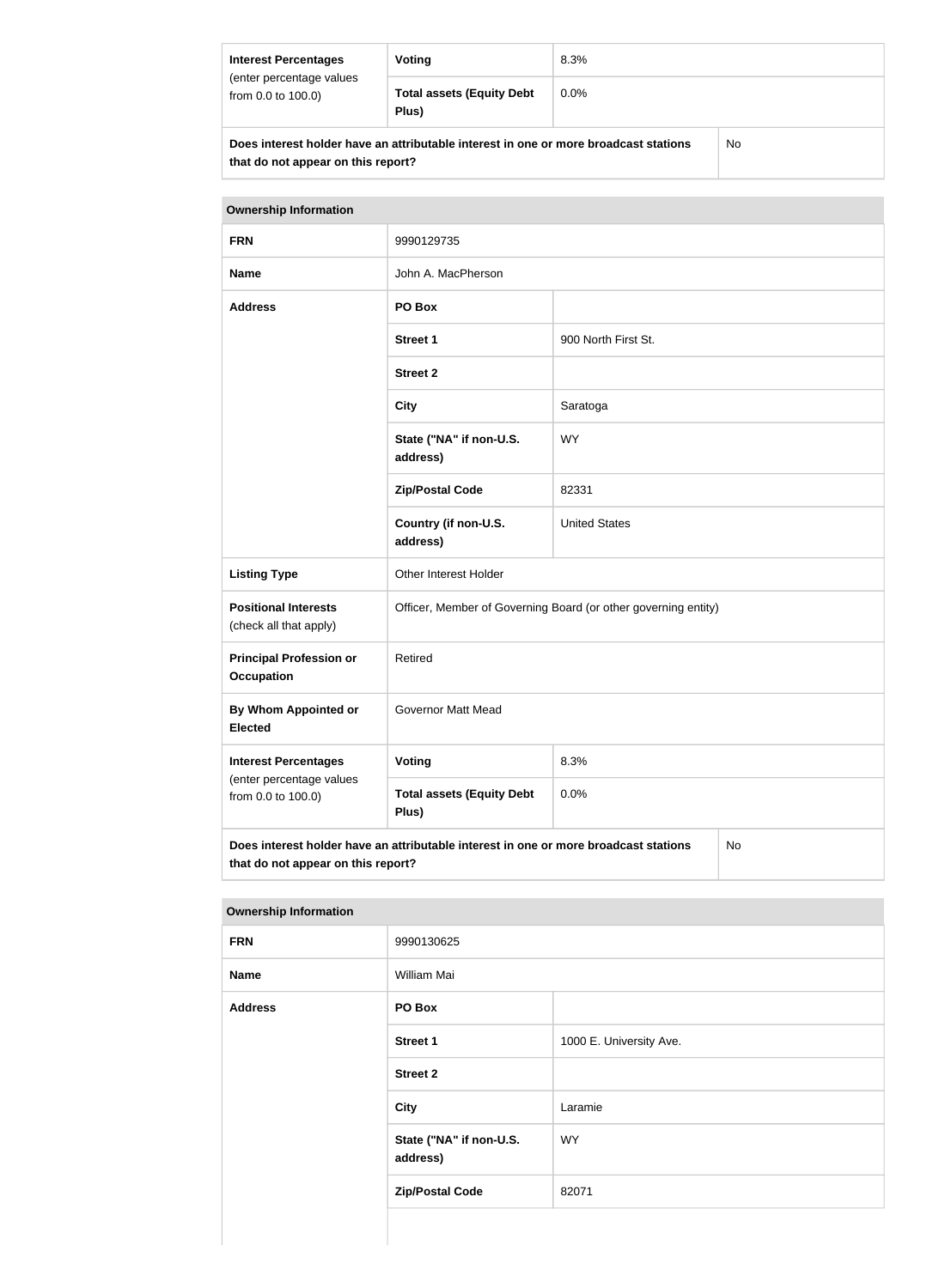|                                                                                                                            | Country (if non-U.S.<br>address)                     | <b>United States</b> |  |  |
|----------------------------------------------------------------------------------------------------------------------------|------------------------------------------------------|----------------------|--|--|
| <b>Listing Type</b>                                                                                                        | Other Interest Holder                                |                      |  |  |
| <b>Positional Interests</b><br>(check all that apply)                                                                      | Other - Ex Officio                                   |                      |  |  |
| <b>Principal Profession or</b><br><b>Occupation</b>                                                                        | VP of Administration, University of WY               |                      |  |  |
| By Whom Appointed or<br><b>Elected</b>                                                                                     | Ex Officio                                           |                      |  |  |
| <b>Interest Percentages</b>                                                                                                | Voting                                               | 0.0%                 |  |  |
| (enter percentage values<br>from 0.0 to 100.0)                                                                             | <b>Total assets (Equity Debt</b><br>$0.0\%$<br>Plus) |                      |  |  |
| Does interest holder have an attributable interest in one or more broadcast stations<br>that do not appear on this report? |                                                      | <b>No</b>            |  |  |

| <b>Ownership Information</b>                                                                                                     |                                                                |                      |  |  |
|----------------------------------------------------------------------------------------------------------------------------------|----------------------------------------------------------------|----------------------|--|--|
| <b>FRN</b>                                                                                                                       | 9990129561                                                     |                      |  |  |
| <b>Name</b>                                                                                                                      | Jeffrey Marsh                                                  |                      |  |  |
| <b>Address</b>                                                                                                                   | PO Box                                                         |                      |  |  |
|                                                                                                                                  | <b>Street 1</b>                                                | 1749 West 15th Ave.  |  |  |
|                                                                                                                                  | <b>Street 2</b>                                                |                      |  |  |
|                                                                                                                                  | <b>City</b>                                                    | Torrington           |  |  |
|                                                                                                                                  | State ("NA" if non-U.S.<br><b>WY</b><br>address)               |                      |  |  |
|                                                                                                                                  | <b>Zip/Postal Code</b>                                         | 82240                |  |  |
|                                                                                                                                  | Country (if non-U.S.<br>address)                               | <b>United States</b> |  |  |
| <b>Listing Type</b>                                                                                                              | Other Interest Holder                                          |                      |  |  |
| <b>Positional Interests</b><br>(check all that apply)                                                                            | Officer, Member of Governing Board (or other governing entity) |                      |  |  |
| <b>Principal Profession or</b><br><b>Occupation</b>                                                                              | <b>Financial Advisor</b>                                       |                      |  |  |
| By Whom Appointed or<br><b>Elected</b>                                                                                           | <b>Governor Matt Mead</b>                                      |                      |  |  |
| <b>Interest Percentages</b>                                                                                                      | <b>Voting</b>                                                  | 8.3%                 |  |  |
| (enter percentage values<br>from 0.0 to 100.0)                                                                                   | <b>Total assets (Equity Debt</b><br>Plus)                      | 0.0%                 |  |  |
| Does interest holder have an attributable interest in one or more broadcast stations<br>No<br>that do not appear on this report? |                                                                |                      |  |  |

**Name** John McKinley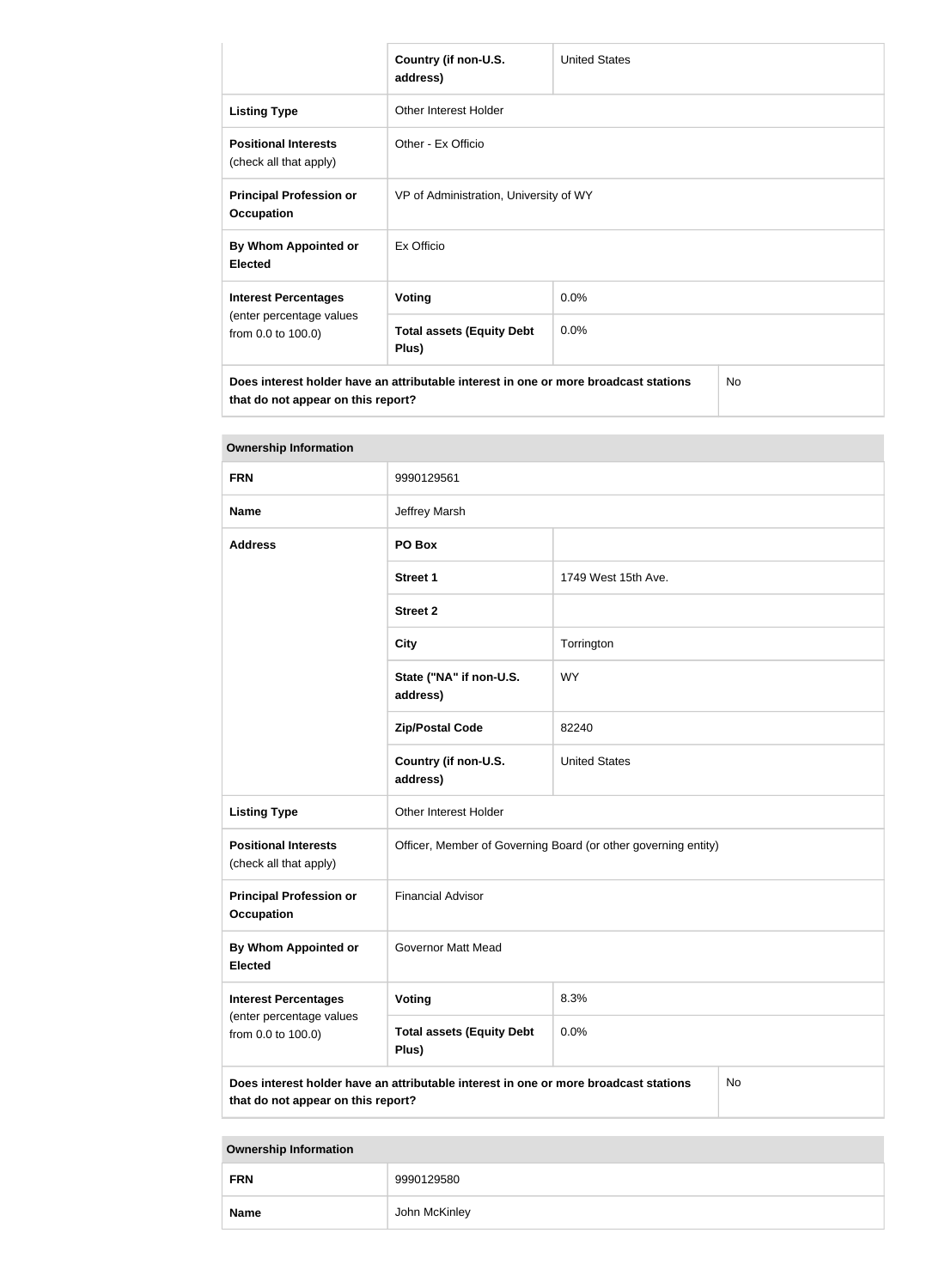| <b>Address</b>                                        | PO Box                                                                                     |                      |  |  |
|-------------------------------------------------------|--------------------------------------------------------------------------------------------|----------------------|--|--|
|                                                       | <b>Street 1</b>                                                                            | 8714 Cowpoke Road    |  |  |
|                                                       | <b>Street 2</b>                                                                            |                      |  |  |
|                                                       | <b>City</b>                                                                                | Cheyenne             |  |  |
|                                                       | State ("NA" if non-U.S.<br>address)                                                        | <b>WY</b>            |  |  |
|                                                       | <b>Zip/Postal Code</b>                                                                     | 82009                |  |  |
|                                                       | Country (if non-U.S.<br>address)                                                           | <b>United States</b> |  |  |
| <b>Listing Type</b>                                   | Other Interest Holder                                                                      |                      |  |  |
| <b>Positional Interests</b><br>(check all that apply) | Officer, Member of Governing Board (or other governing entity)                             |                      |  |  |
| <b>Principal Profession or</b><br><b>Occupation</b>   | Attorney                                                                                   |                      |  |  |
| <b>By Whom Appointed or</b><br><b>Elected</b>         | <b>Governor Matt Mead</b>                                                                  |                      |  |  |
| <b>Interest Percentages</b>                           | Voting                                                                                     | 8.3%                 |  |  |
| (enter percentage values<br>from 0.0 to 100.0)        | <b>Total assets (Equity Debt</b><br>Plus)                                                  | 0.0%                 |  |  |
| that do not appear on this report?                    | Does interest holder have an attributable interest in one or more broadcast stations<br>No |                      |  |  |

| UWIIGI JIIIN IIIIUI IIIUUUII                            |                                     |                      |
|---------------------------------------------------------|-------------------------------------|----------------------|
| <b>FRN</b>                                              | 9990130638                          |                      |
| <b>Name</b>                                             | <b>Matthew Mead</b>                 |                      |
| <b>Address</b>                                          | PO Box                              |                      |
|                                                         | <b>Street 1</b>                     | 2323 Carey Ave.      |
|                                                         | <b>Street 2</b>                     |                      |
|                                                         | <b>City</b>                         | Cheyenne             |
|                                                         | State ("NA" if non-U.S.<br>address) | <b>WY</b>            |
|                                                         | <b>Zip/Postal Code</b>              | 82002                |
|                                                         | Country (if non-U.S.<br>address)    | <b>United States</b> |
| <b>Listing Type</b>                                     | Other Interest Holder               |                      |
| <b>Positional Interests</b><br>(check all that apply)   | Other - Ex Officio                  |                      |
| <b>Principal Profession or</b><br><b>Occupation</b>     | Governor, State of Wyoming          |                      |
| By Whom Appointed or<br><b>Elected</b>                  | Ex Officio                          |                      |
| <b>Interest Percentages</b><br>(enter percentage values | <b>Voting</b><br>0.0%               |                      |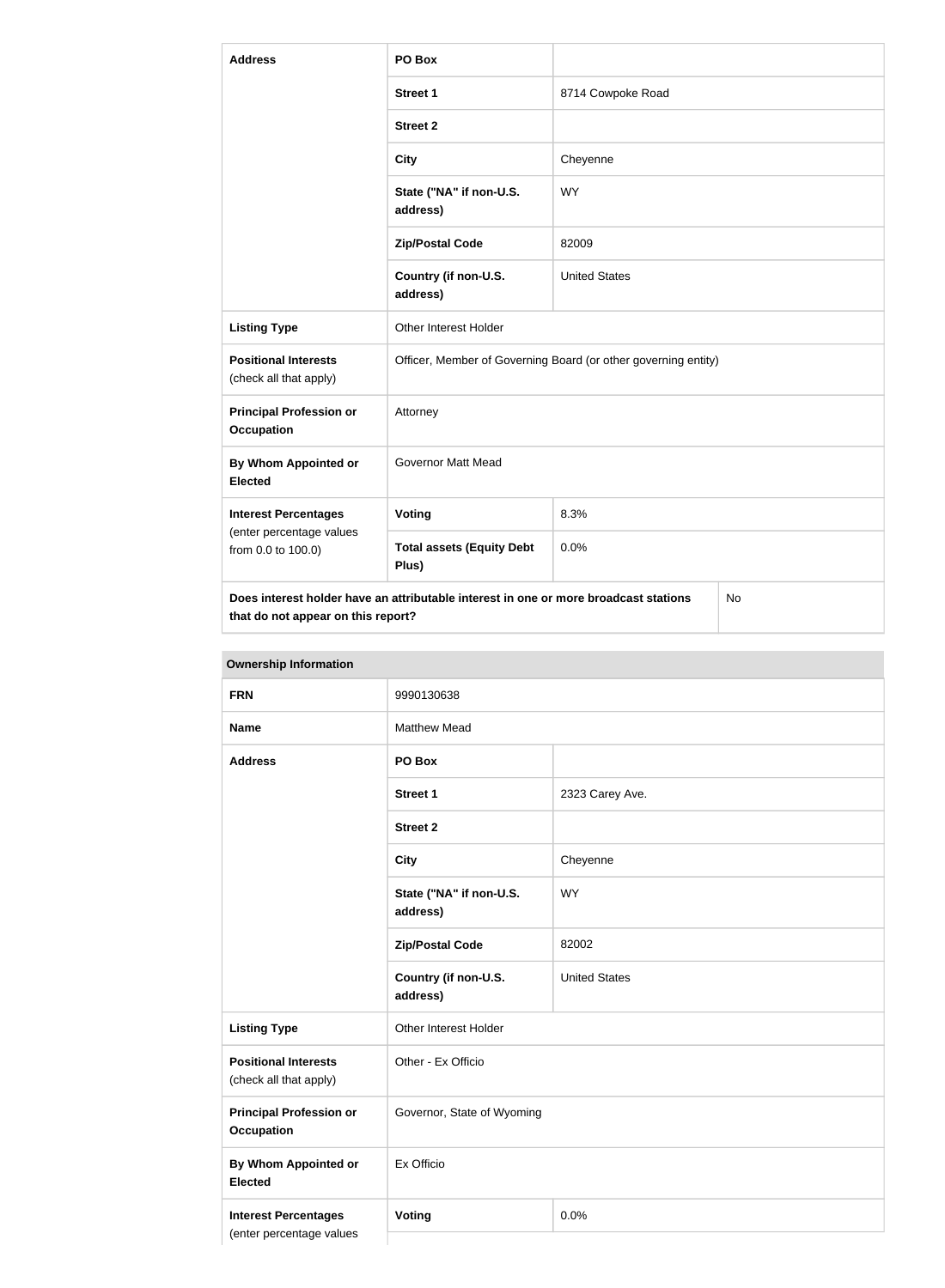| from $0.0$ to $100.0$ )                                                              | <b>Total assets (Equity Debt</b><br>Plus) | $0.0\%$ |    |
|--------------------------------------------------------------------------------------|-------------------------------------------|---------|----|
| Does interest holder have an attributable interest in one or more broadcast stations |                                           |         | No |

**that do not appear on this report?**

| <b>Ownership Information</b>                                                                                                     |                                                       |                      |  |
|----------------------------------------------------------------------------------------------------------------------------------|-------------------------------------------------------|----------------------|--|
| <b>FRN</b>                                                                                                                       | 9990129754                                            |                      |  |
| <b>Name</b>                                                                                                                      | Macey Moore                                           |                      |  |
| <b>Address</b>                                                                                                                   | PO Box                                                |                      |  |
|                                                                                                                                  | <b>Street 1</b>                                       | 3493 Ross Road       |  |
|                                                                                                                                  | <b>Street 2</b>                                       |                      |  |
|                                                                                                                                  | <b>City</b>                                           | Douglas              |  |
|                                                                                                                                  | State ("NA" if non-U.S.<br>address)                   | <b>WY</b>            |  |
|                                                                                                                                  | <b>Zip/Postal Code</b>                                | 82633                |  |
|                                                                                                                                  | Country (if non-U.S.<br>address)                      | <b>United States</b> |  |
| <b>Listing Type</b>                                                                                                              | Other Interest Holder                                 |                      |  |
| <b>Positional Interests</b><br>(check all that apply)                                                                            | Member of Governing Board (or other governing entity) |                      |  |
| <b>Principal Profession or</b><br>Occupation                                                                                     | Real Estate and Lodging                               |                      |  |
| By Whom Appointed or<br><b>Elected</b>                                                                                           | <b>Governor Matt Mead</b>                             |                      |  |
| <b>Interest Percentages</b>                                                                                                      | Voting                                                | 8.3%                 |  |
| (enter percentage values<br>from 0.0 to 100.0)                                                                                   | <b>Total assets (Equity Debt</b><br>Plus)             | 0.0%                 |  |
| Does interest holder have an attributable interest in one or more broadcast stations<br>No<br>that do not appear on this report? |                                                       |                      |  |

| <b>Ownership Information</b> |                                     |                         |
|------------------------------|-------------------------------------|-------------------------|
| <b>FRN</b>                   | 9990130629                          |                         |
| <b>Name</b>                  | Laurie Nichols                      |                         |
| <b>Address</b>               | PO Box                              |                         |
|                              | <b>Street 1</b>                     | 1000 E. University Ave. |
|                              | <b>Street 2</b>                     |                         |
|                              | <b>City</b>                         | Laramie                 |
|                              | State ("NA" if non-U.S.<br>address) | <b>WY</b>               |
|                              | <b>Zip/Postal Code</b>              | 82071                   |
|                              | Country (if non-U.S.<br>address)    | <b>United States</b>    |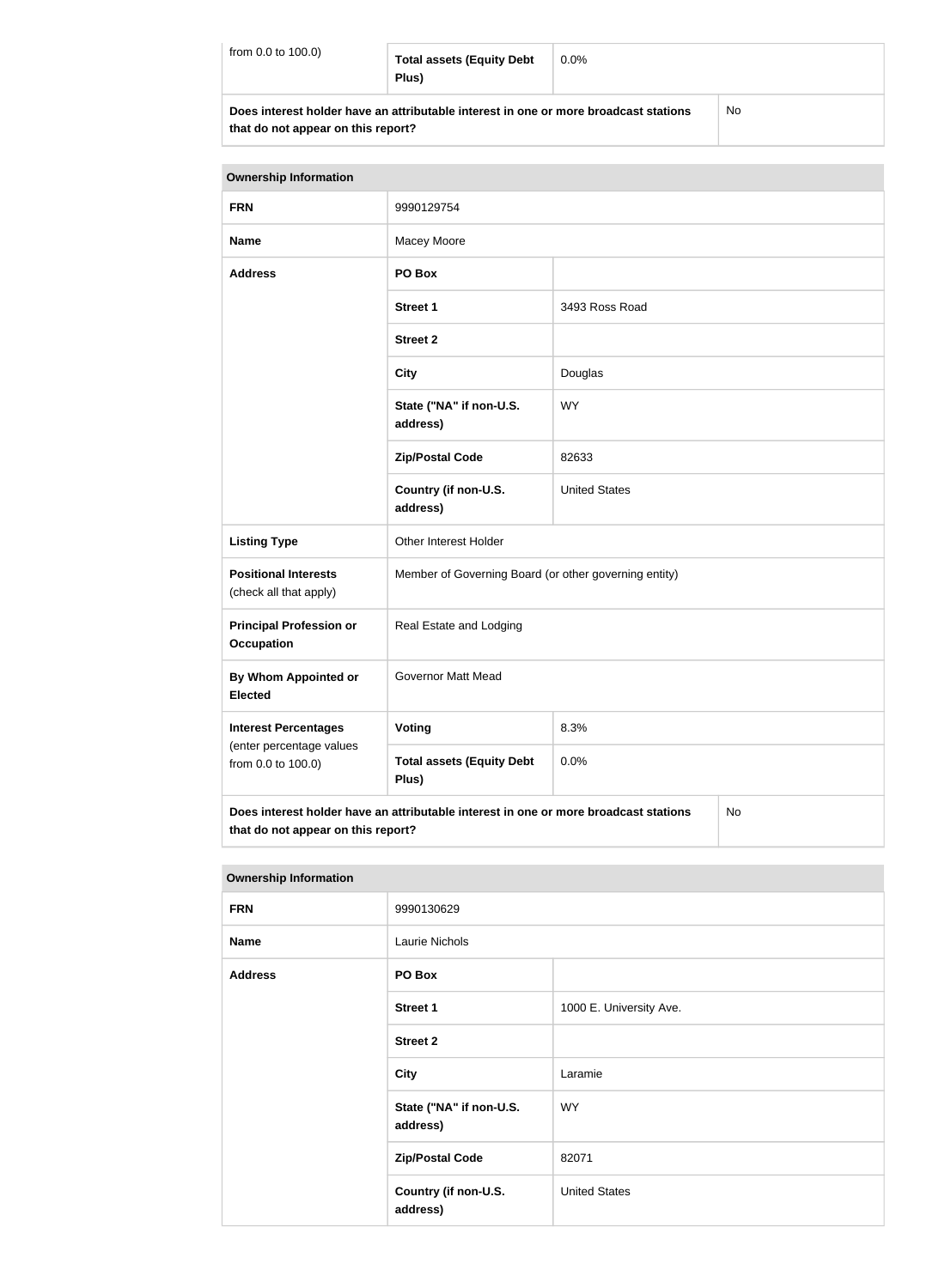| <b>Listing Type</b>                                                                                    | Other Interest Holder                                                                |         |           |
|--------------------------------------------------------------------------------------------------------|--------------------------------------------------------------------------------------|---------|-----------|
| <b>Positional Interests</b><br>(check all that apply)                                                  | Other - Ex Officio                                                                   |         |           |
| <b>Principal Profession or</b><br><b>Occupation</b>                                                    | President, University of WY                                                          |         |           |
| By Whom Appointed or<br><b>Elected</b>                                                                 | Ex Officio                                                                           |         |           |
| <b>Interest Percentages</b>                                                                            | Voting                                                                               | $0.0\%$ |           |
| (enter percentage values<br><b>Total assets (Equity Debt</b><br>$0.0\%$<br>from 0.0 to 100.0)<br>Plus) |                                                                                      |         |           |
| that do not appear on this report?                                                                     | Does interest holder have an attributable interest in one or more broadcast stations |         | <b>No</b> |

| <b>Ownership Information</b>                                                  |                                                                                      |                      |           |
|-------------------------------------------------------------------------------|--------------------------------------------------------------------------------------|----------------------|-----------|
| <b>FRN</b>                                                                    | 9990130640                                                                           |                      |           |
| <b>Name</b>                                                                   | Jim Rose                                                                             |                      |           |
| <b>Address</b>                                                                | PO Box                                                                               |                      |           |
|                                                                               | <b>Street 1</b>                                                                      | 2300 Capitol Ave.    |           |
|                                                                               | <b>Street 2</b>                                                                      |                      |           |
|                                                                               | <b>City</b>                                                                          | Cheyenne             |           |
|                                                                               | State ("NA" if non-U.S.<br>address)                                                  | <b>WY</b>            |           |
|                                                                               | <b>Zip/Postal Code</b>                                                               | 82002                |           |
|                                                                               | Country (if non-U.S.<br>address)                                                     | <b>United States</b> |           |
| <b>Listing Type</b>                                                           | Other Interest Holder                                                                |                      |           |
| <b>Positional Interests</b><br>(check all that apply)                         | Other - Ex Officio                                                                   |                      |           |
| <b>Principal Profession or</b><br><b>Occupation</b>                           | Executive Director, WY Community College Comm.                                       |                      |           |
| <b>By Whom Appointed or</b><br><b>Elected</b>                                 | Ex Officio                                                                           |                      |           |
| <b>Interest Percentages</b><br>(enter percentage values<br>from 0.0 to 100.0) | Voting                                                                               | 0.0%                 |           |
|                                                                               | <b>Total assets (Equity Debt</b><br>Plus)                                            | 0.0%                 |           |
| that do not appear on this report?                                            | Does interest holder have an attributable interest in one or more broadcast stations |                      | <b>No</b> |

| <b>Ownership Information</b> |                         |                         |
|------------------------------|-------------------------|-------------------------|
| <b>FRN</b>                   | 9990129757              |                         |
| <b>Name</b>                  | <b>Richard Scarlett</b> |                         |
| <b>Address</b>               | PO Box                  |                         |
|                              | <b>Street 1</b>         | 3150 W. Wilderness Lane |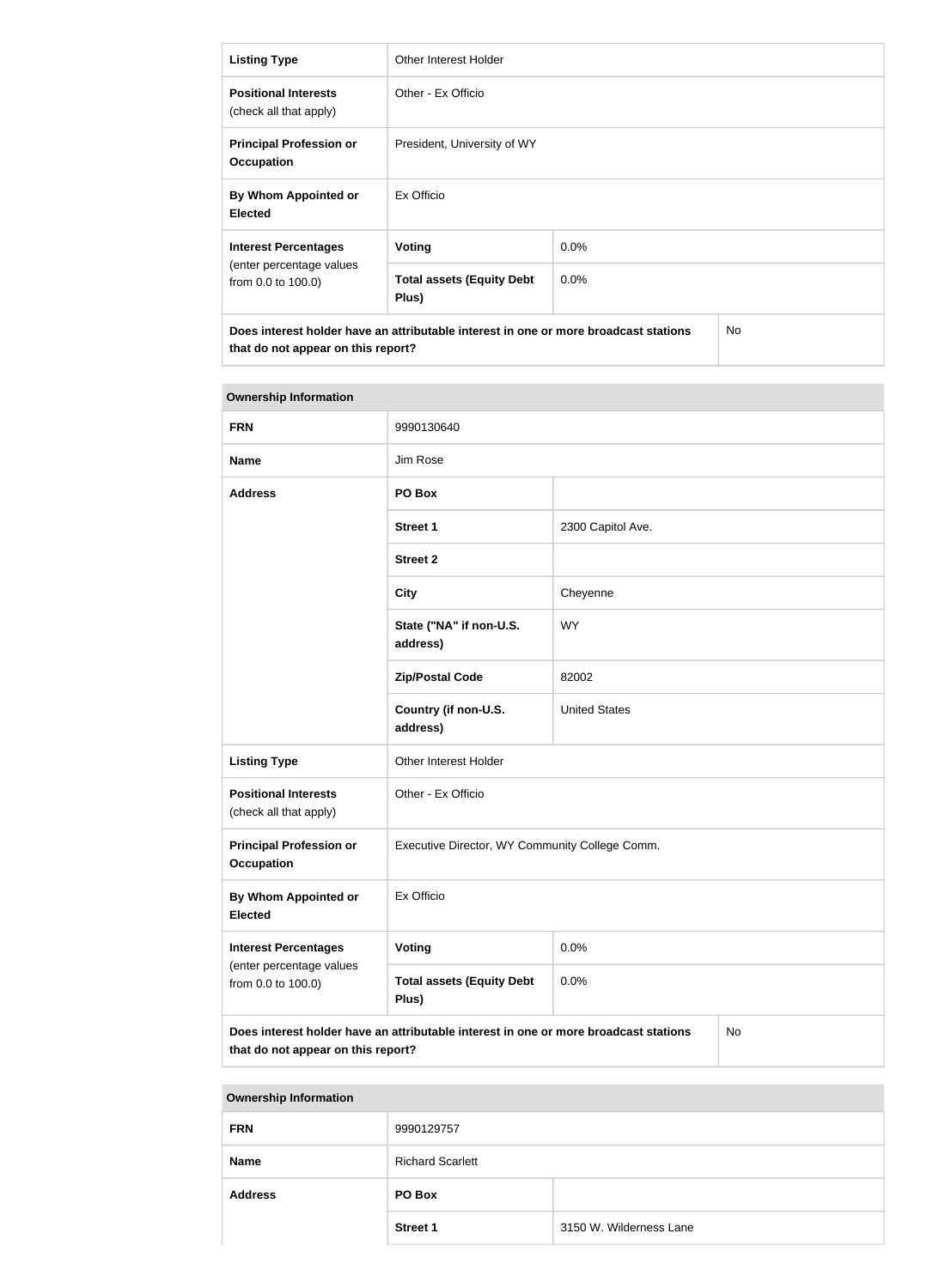|                                                       | <b>Street 2</b>                                                                      |                      |           |
|-------------------------------------------------------|--------------------------------------------------------------------------------------|----------------------|-----------|
|                                                       | <b>City</b>                                                                          | Wilson               |           |
|                                                       | State ("NA" if non-U.S.<br>address)                                                  | <b>WY</b>            |           |
|                                                       | <b>Zip/Postal Code</b>                                                               | 83014                |           |
|                                                       | Country (if non-U.S.<br>address)                                                     | <b>United States</b> |           |
| <b>Listing Type</b>                                   | Other Interest Holder                                                                |                      |           |
| <b>Positional Interests</b><br>(check all that apply) | Member of Governing Board (or other governing entity)                                |                      |           |
| <b>Principal Profession or</b><br><b>Occupation</b>   | Banking and Investments                                                              |                      |           |
| <b>By Whom Appointed or</b><br><b>Elected</b>         | <b>Governor Matt Mead</b>                                                            |                      |           |
| <b>Interest Percentages</b>                           | Voting                                                                               | 8.3%                 |           |
| (enter percentage values<br>from 0.0 to 100.0)        | <b>Total assets (Equity Debt</b><br>Plus)                                            | 0.0%                 |           |
| that do not appear on this report?                    | Does interest holder have an attributable interest in one or more broadcast stations |                      | <b>No</b> |

| <b>Ownership Information</b>                          |                                                       |                      |
|-------------------------------------------------------|-------------------------------------------------------|----------------------|
| <b>FRN</b>                                            | 9990129763                                            |                      |
| <b>Name</b>                                           | Michelle Sullivan                                     |                      |
| <b>Address</b>                                        | PO Box                                                |                      |
|                                                       | Street 1                                              | 122 Upper Road       |
|                                                       | <b>Street 2</b>                                       |                      |
|                                                       | <b>City</b>                                           | Sheridan             |
|                                                       | State ("NA" if non-U.S.<br>address)                   | <b>WY</b>            |
|                                                       | <b>Zip/Postal Code</b>                                | 82801                |
|                                                       | Country (if non-U.S.<br>address)                      | <b>United States</b> |
| <b>Listing Type</b>                                   | Other Interest Holder                                 |                      |
| <b>Positional Interests</b><br>(check all that apply) | Member of Governing Board (or other governing entity) |                      |
| <b>Principal Profession or</b><br><b>Occupation</b>   | Consultant                                            |                      |
| <b>By Whom Appointed or</b><br><b>Elected</b>         | <b>Governor Matt Mead</b>                             |                      |
| <b>Interest Percentages</b>                           | <b>Voting</b>                                         | 8.3%                 |
| (enter percentage values<br>from 0.0 to 100.0)        | <b>Total assets (Equity Debt</b><br>Plus)             | 0.0%                 |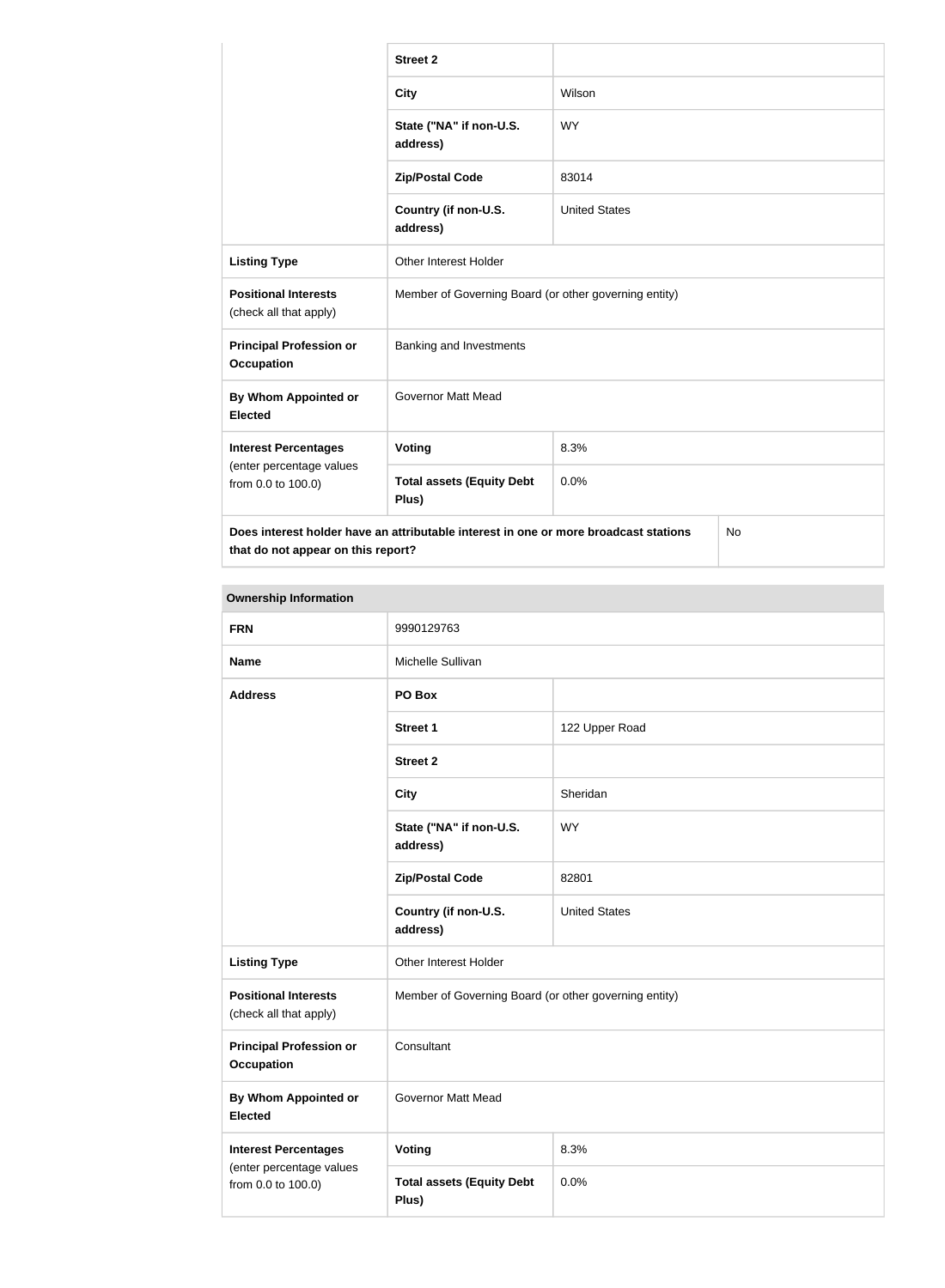**Does interest holder have an attributable interest in one or more broadcast stations that do not appear on this report?**

No

| <b>Ownership Information</b>                                                  |                                                                                      |                      |    |
|-------------------------------------------------------------------------------|--------------------------------------------------------------------------------------|----------------------|----|
| <b>FRN</b>                                                                    | 9990129767                                                                           |                      |    |
| <b>Name</b>                                                                   | David True                                                                           |                      |    |
| <b>Address</b>                                                                | PO Box                                                                               |                      |    |
|                                                                               | <b>Street 1</b>                                                                      | 455 N. Poplar St.    |    |
|                                                                               | <b>Street 2</b>                                                                      |                      |    |
|                                                                               | <b>City</b>                                                                          | Casper               |    |
|                                                                               | State ("NA" if non-U.S.<br>address)                                                  | <b>WY</b>            |    |
|                                                                               | <b>Zip/Postal Code</b>                                                               | 82602                |    |
|                                                                               | Country (if non-U.S.<br>address)                                                     | <b>United States</b> |    |
| <b>Listing Type</b>                                                           | Other Interest Holder                                                                |                      |    |
| <b>Positional Interests</b><br>(check all that apply)                         | Officer, Member of Governing Board (or other governing entity)                       |                      |    |
| <b>Principal Profession or</b><br><b>Occupation</b>                           | <b>Business Administration</b>                                                       |                      |    |
| <b>By Whom Appointed or</b><br><b>Elected</b>                                 | <b>Governor Matt Mead</b>                                                            |                      |    |
| <b>Interest Percentages</b><br>(enter percentage values<br>from 0.0 to 100.0) | Voting                                                                               | 8.3%                 |    |
|                                                                               | <b>Total assets (Equity Debt</b><br>Plus)                                            | 0.0%                 |    |
| that do not appear on this report?                                            | Does interest holder have an attributable interest in one or more broadcast stations |                      | No |

| <b>Ownership Information</b> |                                     |                      |  |
|------------------------------|-------------------------------------|----------------------|--|
| <b>FRN</b>                   | 9990129772                          |                      |  |
| <b>Name</b>                  | Wava Tully                          |                      |  |
| <b>Address</b>               | PO Box                              |                      |  |
|                              | <b>Street 1</b>                     | 501 S. Main St.      |  |
|                              | <b>Street 2</b>                     |                      |  |
|                              | City                                | Lusk                 |  |
|                              | State ("NA" if non-U.S.<br>address) | <b>WY</b>            |  |
|                              | <b>Zip/Postal Code</b>              | 82225                |  |
|                              | Country (if non-U.S.<br>address)    | <b>United States</b> |  |
| <b>Listing Type</b>          | Other Interest Holder               |                      |  |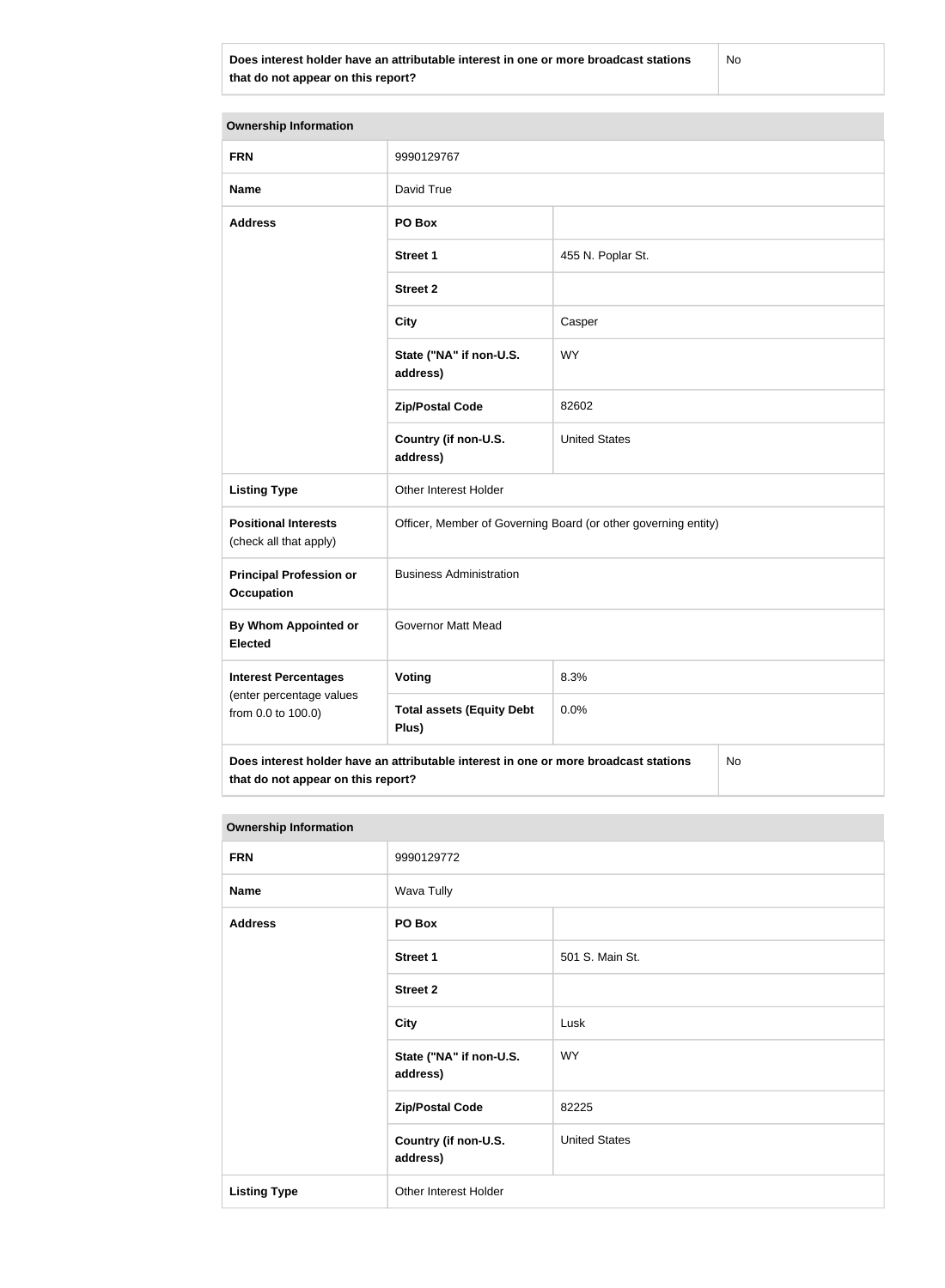| <b>Positional Interests</b><br>(check all that apply) | Member of Governing Board (or other governing entity)                                |         |                |
|-------------------------------------------------------|--------------------------------------------------------------------------------------|---------|----------------|
| <b>Principal Profession or</b><br><b>Occupation</b>   | <b>Retired Educator</b>                                                              |         |                |
| By Whom Appointed or<br><b>Elected</b>                | Governor Matt Mead                                                                   |         |                |
| <b>Interest Percentages</b>                           | <b>Voting</b>                                                                        | 8.3%    |                |
| (enter percentage values<br>from 0.0 to 100.0)        | <b>Total assets (Equity Debt</b><br>Plus)                                            | $0.0\%$ |                |
| that do not appear on this report?                    | Does interest holder have an attributable interest in one or more broadcast stations |         | N <sub>o</sub> |

| <b>FRN</b>                                            | 9990130637                                                                           |                                   |           |
|-------------------------------------------------------|--------------------------------------------------------------------------------------|-----------------------------------|-----------|
| <b>Name</b>                                           | Benjamin Wetzel                                                                      |                                   |           |
| <b>Address</b>                                        | PO Box                                                                               |                                   |           |
|                                                       | <b>Street 1</b>                                                                      | 1000 E. University Ave.           |           |
|                                                       | <b>Street 2</b>                                                                      | Wyoming Union, Rm 020, Dept. 3265 |           |
|                                                       | <b>City</b>                                                                          | Laramie                           |           |
|                                                       | State ("NA" if non-U.S.<br>address)                                                  | <b>WY</b>                         |           |
|                                                       | <b>Zip/Postal Code</b>                                                               | 82071                             |           |
|                                                       | Country (if non-U.S.<br>address)                                                     | <b>United States</b>              |           |
| <b>Listing Type</b>                                   | Other Interest Holder                                                                |                                   |           |
| <b>Positional Interests</b><br>(check all that apply) | Other - Ex Officio                                                                   |                                   |           |
| <b>Principal Profession or</b><br><b>Occupation</b>   | Student                                                                              |                                   |           |
| <b>By Whom Appointed or</b><br><b>Elected</b>         | Ex Officio                                                                           |                                   |           |
| <b>Interest Percentages</b>                           | Voting                                                                               | 0.0%                              |           |
| (enter percentage values<br>from 0.0 to 100.0)        | <b>Total assets (Equity Debt</b><br>Plus)                                            | 0.0%                              |           |
| that do not appear on this report?                    | Does interest holder have an attributable interest in one or more broadcast stations |                                   | <b>No</b> |
|                                                       |                                                                                      |                                   |           |
|                                                       | (b) Respondent certifies that any interests including equity financial or voting     |                                   | Yes       |

| (b) Respondent certifies that any interests, including equity, financial, or voting | Yes |
|-------------------------------------------------------------------------------------|-----|
| interests, not reported in this filing are non-attributable.                        |     |
| If "No," submit as an exhibit an explanation.                                       |     |